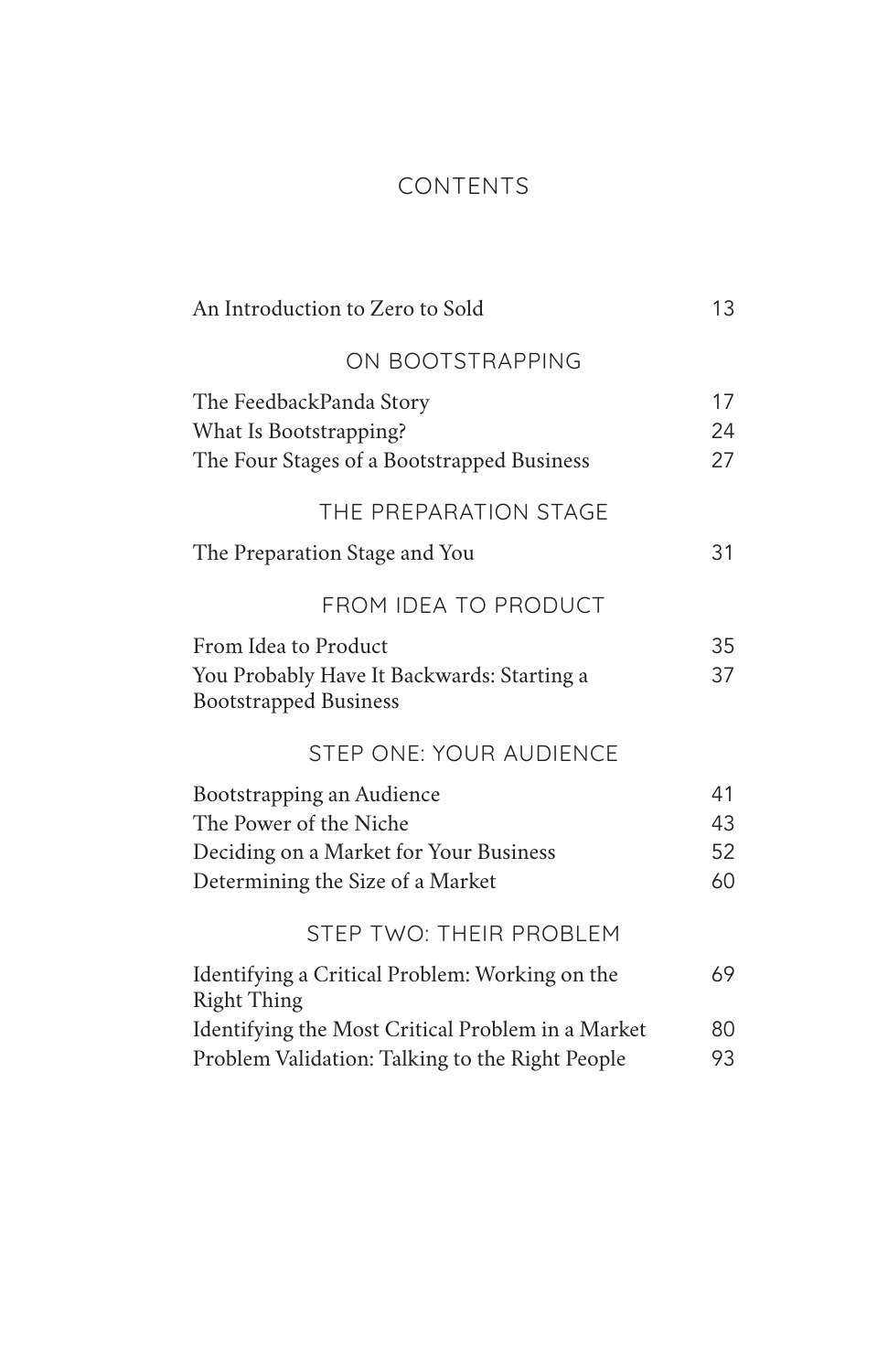# STEP THREE: YOUR SOLUTION

| A Solution Isn't a Product Yet                  | 103 |
|-------------------------------------------------|-----|
| Solution Validation Doesn't Happen in a Vacuum: | 105 |
| Talking to Your Future Customers                |     |
| Asking the Right Questions: Focus on Problems   | 112 |
| not Solutions                                   |     |

## STEP FOUR: YOUR PRODUCT

| It's Time to Get Your Hands Dirty                                 | 117 |
|-------------------------------------------------------------------|-----|
| The Myth of the Finished Product                                  | 119 |
| The Do's and Don'ts of the Minimum Viable<br>Product              | 131 |
| How to Release as a Bootstrapper: Often, Early,<br>and Safely     | 140 |
| The Boring Truth of Successful Products that<br>Survive           | 152 |
| Not in House: Reinventing the Wheel                               | 158 |
| Making Tech Choices: Don't Add Risk to a Risky<br><b>Business</b> | 166 |

#### FROM PRODUCT TO BUSINESS

| A Well-Oiled Machine                              | 175  |
|---------------------------------------------------|------|
| Forget Goals, Create Systems: Foundations of a    | 177  |
| Sustainable Business                              |      |
| Your Initial Pricing Will Never Be Right, but Try | 184  |
| Anyway                                            |      |
| Do You Need a Co-Founder?                         | 190. |

#### THE SURVIVAL STAGE

| The Survival Stage and You | 201 |
|----------------------------|-----|
|                            |     |

## MENTAL HEALTH: IT'S NOT OPTIONAL

| Why Your Mental Health Matters           | 205 |
|------------------------------------------|-----|
| Real and Imaginary Responsibilities of a | 207 |
| Bootstrapped Founder                     |     |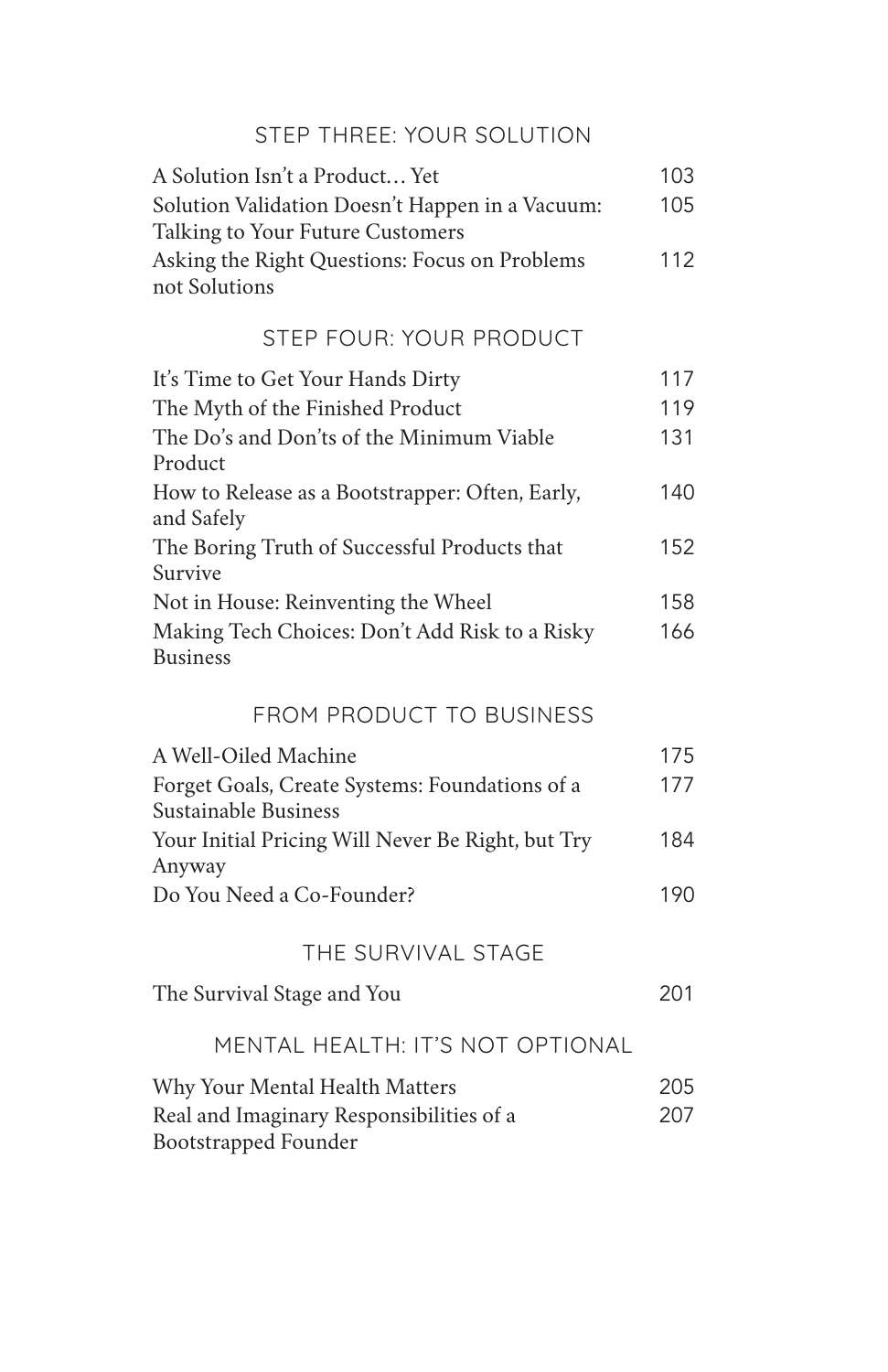| PRODUCT EVOLUTION: CONTROLLED<br><b>GROWTH AND SAYING NO</b>                                    |                   |
|-------------------------------------------------------------------------------------------------|-------------------|
| Building a Product Under Constraints                                                            | 217               |
| <b>BUILDING THE RIGHT THINGS</b>                                                                |                   |
| The Evolution of the "What"<br>First Things First: Feature Prioritization<br>Frameworks         | 221<br>222        |
| Build for Value, Not for Applause: Product<br>Management Under Heavy Constraints                | 229               |
| <b>BUILDING THINGS RIGHT</b>                                                                    |                   |
| The Evolution of the "How"<br>Abstractions<br>Flexible Architecture                             | 237<br>239<br>245 |
| <b>CUSTOMERS: BUILDING</b><br>RELATIONSHIPS THAT LAST                                           |                   |
| Why Relationships Matter: Maximum Customer<br>Service with Minimum Effort                       | 253               |
| You May Be Barking up the Wrong Tree: Re-<br><b>Evaluating Your Audience</b>                    | 261               |
| Churn, Retention, and Revenue: What Makes<br>Customers Stick Around and Why That's<br>Important | 267               |
| PRICING: SUBSCRIPTIONS, PLANS,<br>AND OTHER FINANCIAL CHALLENGES                                |                   |
| Pricing Is Not Set in Stone: Strategies for<br>Determining Product Value                        | 277               |
| Not All Subscribers Are Equal: Dealing With Plans<br>That No Longer Work                        | 284               |
| Not All Subscriptions Are Equal: Offering Yearly<br>Plans From the Start                        | 287               |
| Seller Beware: Pricing Models That Can Break<br><b>Your Business</b>                            | 290               |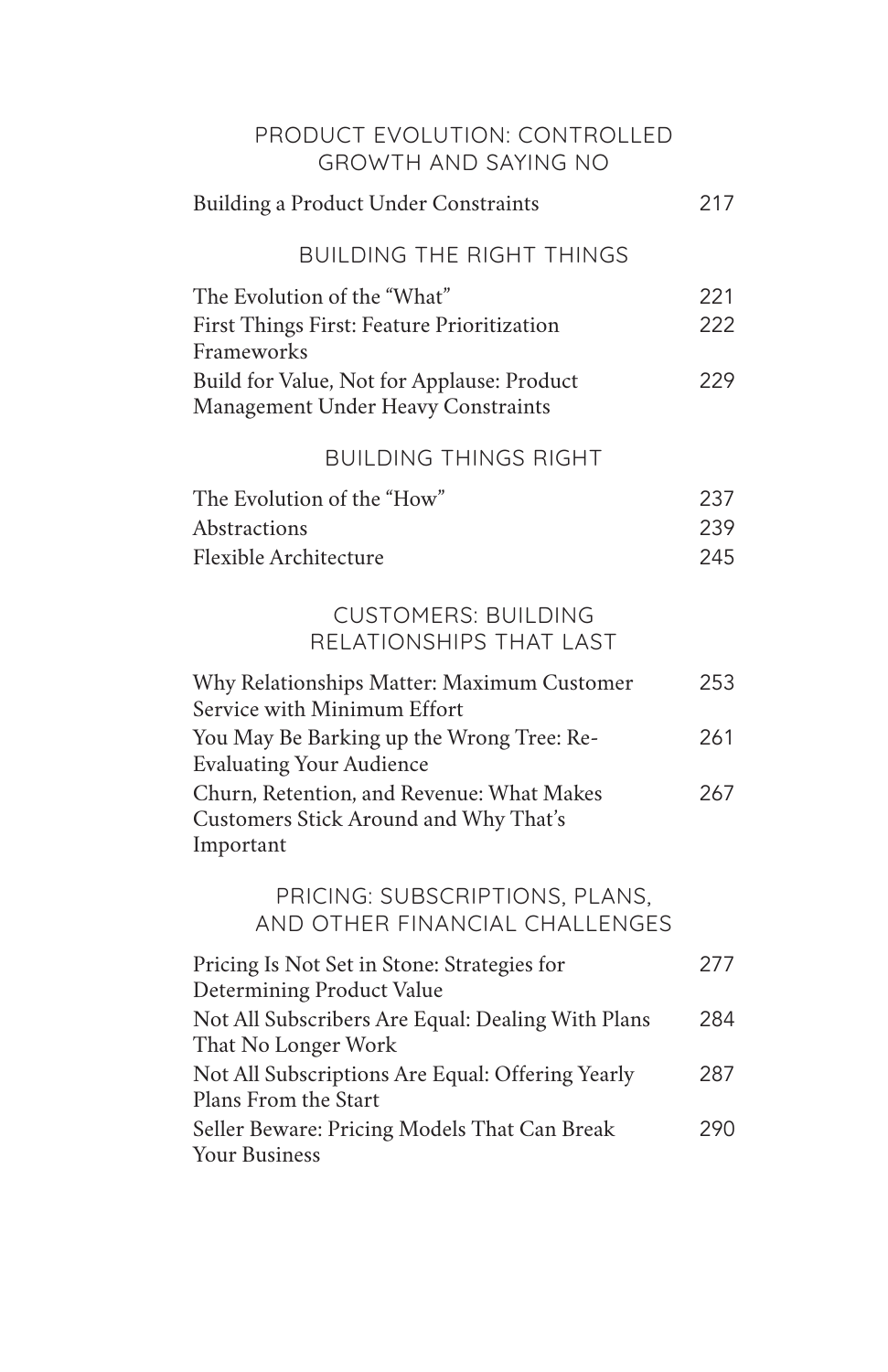| BUSINESS: PULLING LEVERS AND<br><b>ADJUSTING SCREWS</b>                                                           |            |
|-------------------------------------------------------------------------------------------------------------------|------------|
| Make the Product Sell Itself: Referral Systems<br>Surviving a Recession as a Bootstrapped Business                | 297<br>310 |
| MARKETING AND SALES                                                                                               |            |
| Spreading the Word: Marketing on a Shoestring<br>Budget                                                           | 325        |
| Selling as a Bootstrapper: Beware of the Whales<br>Being Small Is a Benefit: Leveraging Size as a<br>Bootstrapper | 331<br>334 |
| Too Many Eyes: Why Bootstrapped Companies<br>Stop Being Transparent (Eventually)                                  | 340        |
| THE STABILITY STAGE                                                                                               |            |
| The Stability Stage and You                                                                                       | 349        |
| <b>BUILDING RELATIONSHIPS: WORKING</b><br>WITH CUSTOMERS                                                          |            |
| Customer Service at Scale: Helping Those Who<br>Helps Themselves                                                  | 353        |
| Customer Exploration: Seeing Through Your<br>Customer's Eyes                                                      | 357        |
| Customer Retention: Keeping Them Around                                                                           | 361        |
| <b>BUILDING A MATURE BUSINESS</b>                                                                                 |            |
| Continuous Validation: Staying in Touch with<br>Your Market                                                       | 369        |
| Roadmaps and You: Building a Future Together<br>Building a Sellable Business                                      | 376<br>381 |
| Standard Operating Procedures: Managing Your<br><b>Future Self</b>                                                | 386        |
| <b>BUILDING A MATURE PRODUCT</b>                                                                                  |            |
| Made to Stick: Shaping an Extensible Product<br>The Power of Omission: Killing Features for Fun<br>and Profit     | 393<br>402 |